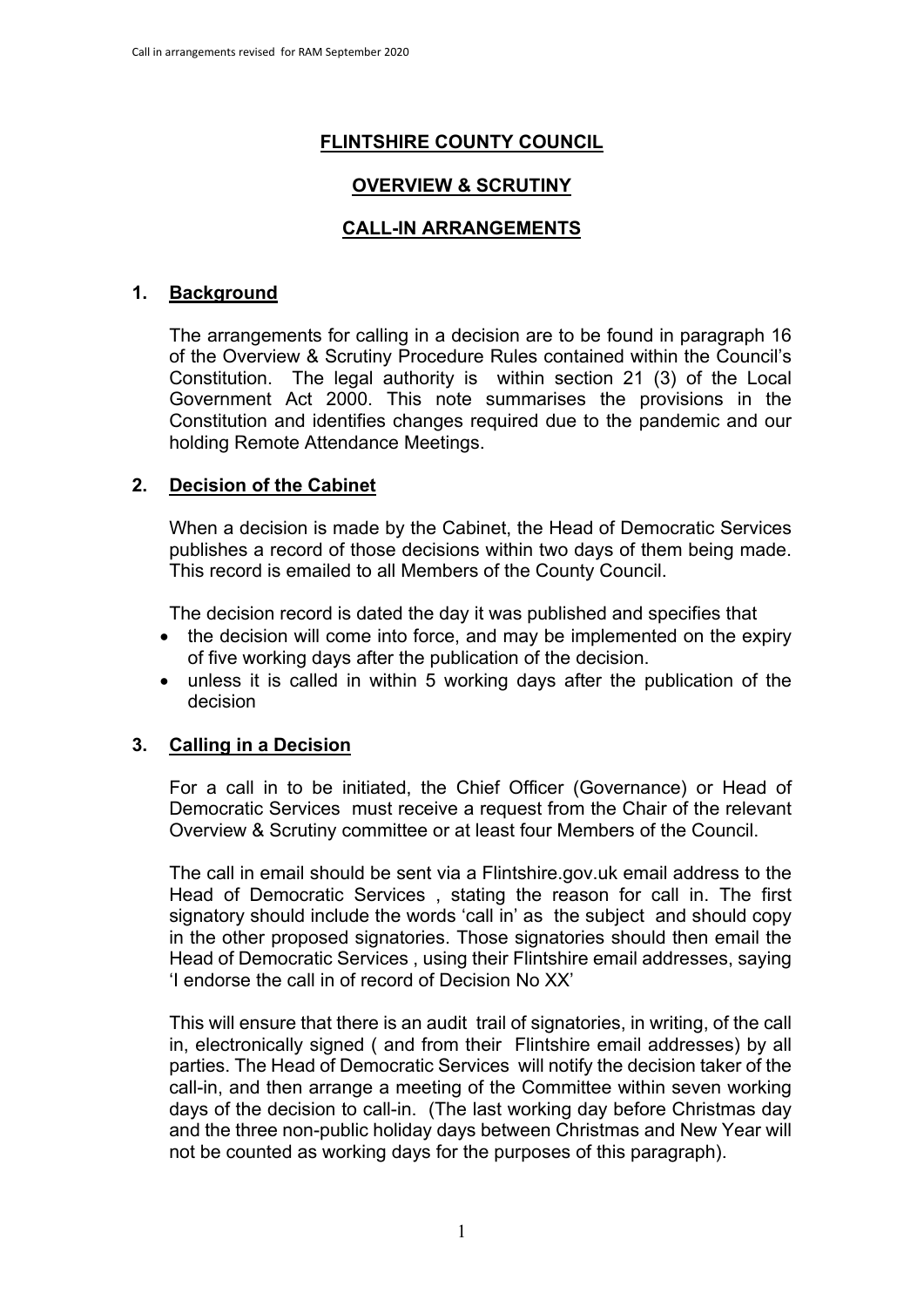## **4. The Call-in Meeting**

By their nature, call-in meetings can often be held at short notice (i.e. within seven working days of the call-in decision) and the only item of business to be transacted would normally be to deal with the call-in. However, from time to time it is expedient to consider a call in at a meeting which has already been convened.

It is suggested that the procedure outlined below be used at such a meeting.

#### **5. Procedure for a Call-in Meeting**

- (i) The Chair will invite the Head of Democratic Services or Overview & Scrutiny Facilitator to briefly outline the call-in procedure for Members of the Committee, explaining the time constraints within the Constitution. The Officer should also outline the ideal procedure, set out below, for an Overview & Scrutiny Committee to deal with a call-in meeting.
- (ii) The Chairman will then invite the initiators of the call-in to explain and clarify their reasons for calling in the decision. This can be by means of a spokesman, or by several Members contributing.
- (iii) The decision makers will then have the opportunity to respond to the issues raised by those initiating the call-in and provide further information if they believe that it will assist the committee's understanding of the decision.
- (v) The Chair will then invite questions from Members, and the decisionmakers and call-in initiators will be invited to answer the questions.
- (vi) At the end of Members' questions, the Chair will ask the initiators of the call-in and the decision makers to sum up their respective cases.
- (vii) The Chair will then invite the Head of Democratic Services or Overview & Scrutiny Facilitator to explain the Committee's options for decision contained in the Constitution. The decision should include one of the four options given below, which are contained in the Constitution.

#### Option 1

If, having considered the decision, the Overview & Scrutiny Committee is satisfied with the explanation which it has received, it will indicate as such, in order for the decision to be implemented.

#### Option 2

If, having considered the decision, the Overview & Scrutiny Committee is 'no longer concerned', having received the explanations, but is not minded to indicate that it is 'satisfied with the explanation', then it is in order for the